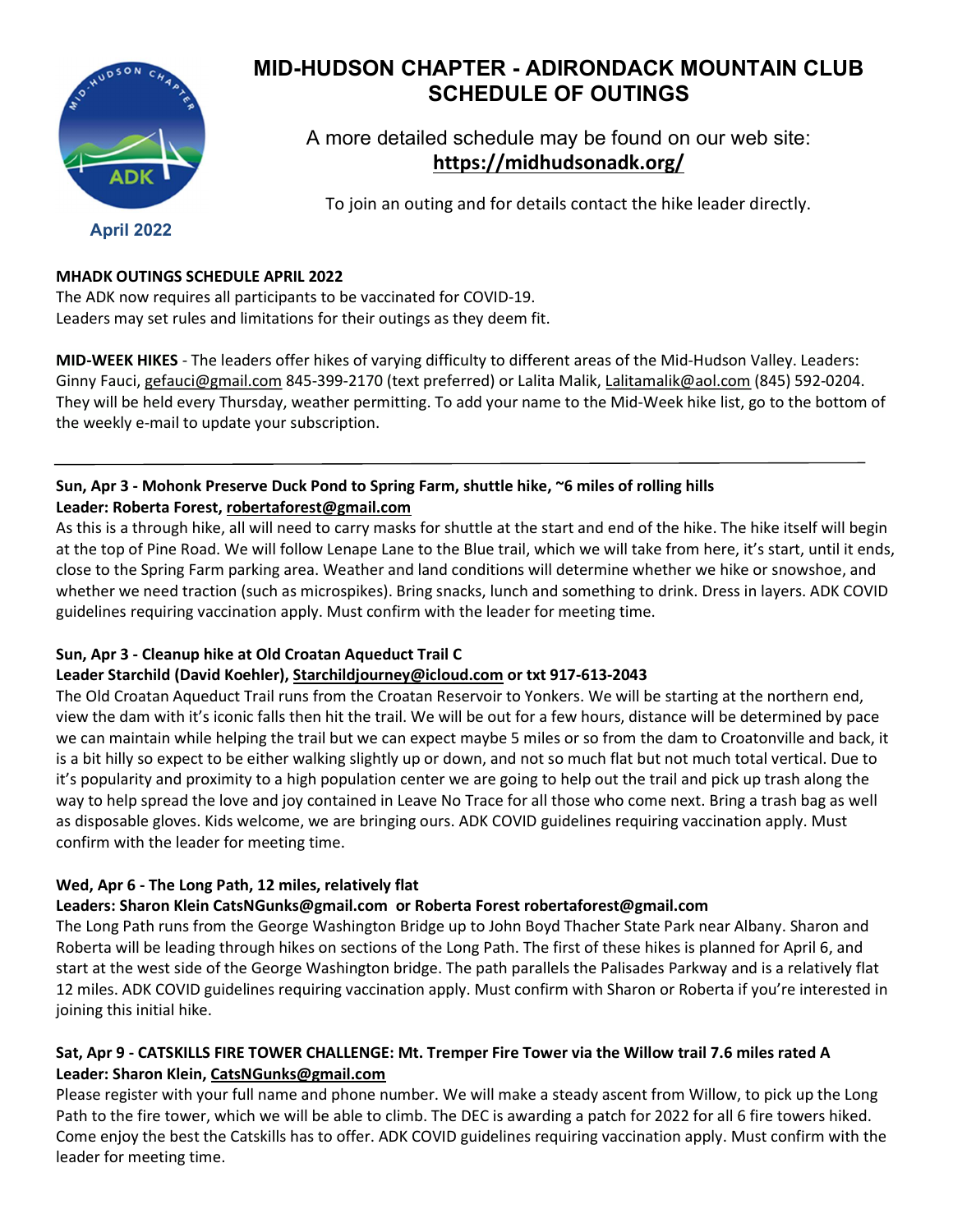#### Sun, Apr 10 - Palm Sunday Hike in Harriman State Park Moderate pace

#### Leader: Russ Faller, 845-297-5126 (before 9 PM) or russoutdoors@yahoo.com

Besides confirming with Russ, this hike requires an online registration with AMC. Contact Russ for the AMC link and register early.

We'll hike in southern Harriman State Park with the goal of arriving, by trail, to the 1880 St. John's-in-the-Wilderness Church. Parishioners are planning a free picnic for hikers at 2 PM. Unlike their long-standing tradition, a church service will not be part of the event due to the Coronavirus pandemic. This hike will be 6 or 7 miles on blazed trails and unmarked woods roads with typical Harriman ascents/decents. Significant rain cancels. ADK COVID guidelines requiring vaccination apply.

## Fri, April 15 - Fahnestock State Park. Moderate 6.5 mile loop hike.

#### Leader: Georgette Weir, georgette.weir@gmail.com

Our route will take in portions of the Cabot, Charcoal Burners, Fahnestock, Appalachian, and 3 Lakes Trails as we ramble through woods looking for signs of spring. We'll view Jordan and Beaver Ponds, Canopus and Hidden Lakes. No doubt there will be some spring mud and wet areas, with one possibly tricky stream crossing. The route includes two crossings of Rt. 301. Small group. ADK COVID guidelines requiring vaccination apply. Must confirm with the leader for meeting time.

## Sat, Apr 16 - The King's Chamber, Carmel, NY, Class C, 3.5 miles.

#### Leader: John Ragusa, 917-692-1159 or jrjr1059@msn.com

Located adjacent to the California Hill State Forest, we will hike through a dense forest to the biggest of the mysterious chambers that are abundant in Putnam County. Much debate on the origins of these man-made chambers or caves. Some theorize that they were built by native Americans, others by European explorers several centuries ago, still others by farmers to store their vegetables (highly unlikely once you see them). ADK COVID guidelines requiring vaccination apply. Contact Leader for start time and directions.

#### Fri, April 22 - Roosevelt Farm Lane and Side Trails, moderately easy 4ish miles.

## Leader: Georgette Weir, georgette.weir@gmail.com

We will walk the wide wood path, some of it paved, through woods between Rts 9 and 9G, then return taking excursions onto two attached foot paths. Hoping to see emerging spring plants. ADK COVID guidelines requiring vaccination apply. Must confirm with the leader for meeting time.

## Fri, Apr 22 to Mon, Apr 25 - Backpack/Basecamp to Echo Lake in the Catskills. Moderate Pace Leader: Russ Faller, 845-297-5126 (before 9 PM) or russoutdoors@yahoo.com

Besides confirming with Russ, this hike requires an online registration with AMC. Contact Russ for the AMC link and register early.

A backpack of about 5 miles from Meads (near Woodstock) to Echo Lake, where we'll camp for 3 nights. The trail is an old carriage road up Overlook Mtn., with a gradual grade. At the top, we'll drop our packs and take the short side trip to Overlook's fire tower for what many people say is the best view in the Catskills. The trail to Echo Lake is a typical foot path. We'll basecamp where the last Native American encampment in the Catskills was located. Day hikes include (1) an 8.5-mile hike to the Devil's Kitchen and Sherman's Lookout on Indian Head Mtn., with a stop at Cod Fish Point, (2) a trail & bushwhack loop over Plattekill Mtn., one of the Catskill 67 at 3100 feet and (3) a short, but interesting, bushwhack down the Saw Kill, Echo Lake's outlet. This outing is perfect for beginner backpackers who are also experienced day hikers. Experienced backpackers will also enjoy it. ADK COVID guidelines requiring vaccination apply. Significant rain cancels.

## Sun, Apr 24 - Olana, 5 miles easy pace, C+

## Leader: Annette Caruso, annettecrs@gmail.com 845 891-3361

We'll explore the trails and gardens at Olana, and have time for an indoor tour for those interested. Bring a lunch, dress for the weather. Please confirm with leader for meeting time and place details. ADK COVID guidelines requiring vaccination apply.